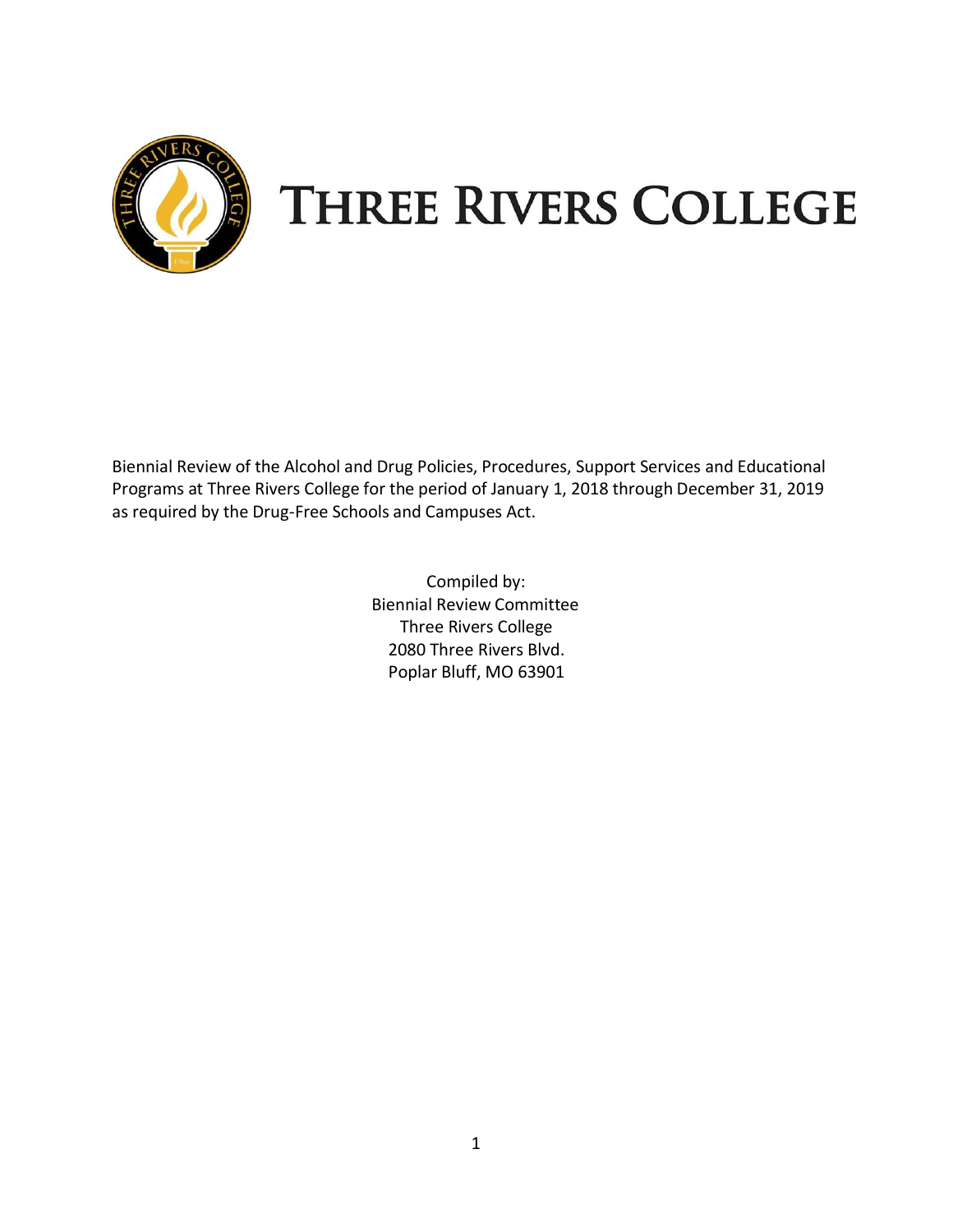# Contents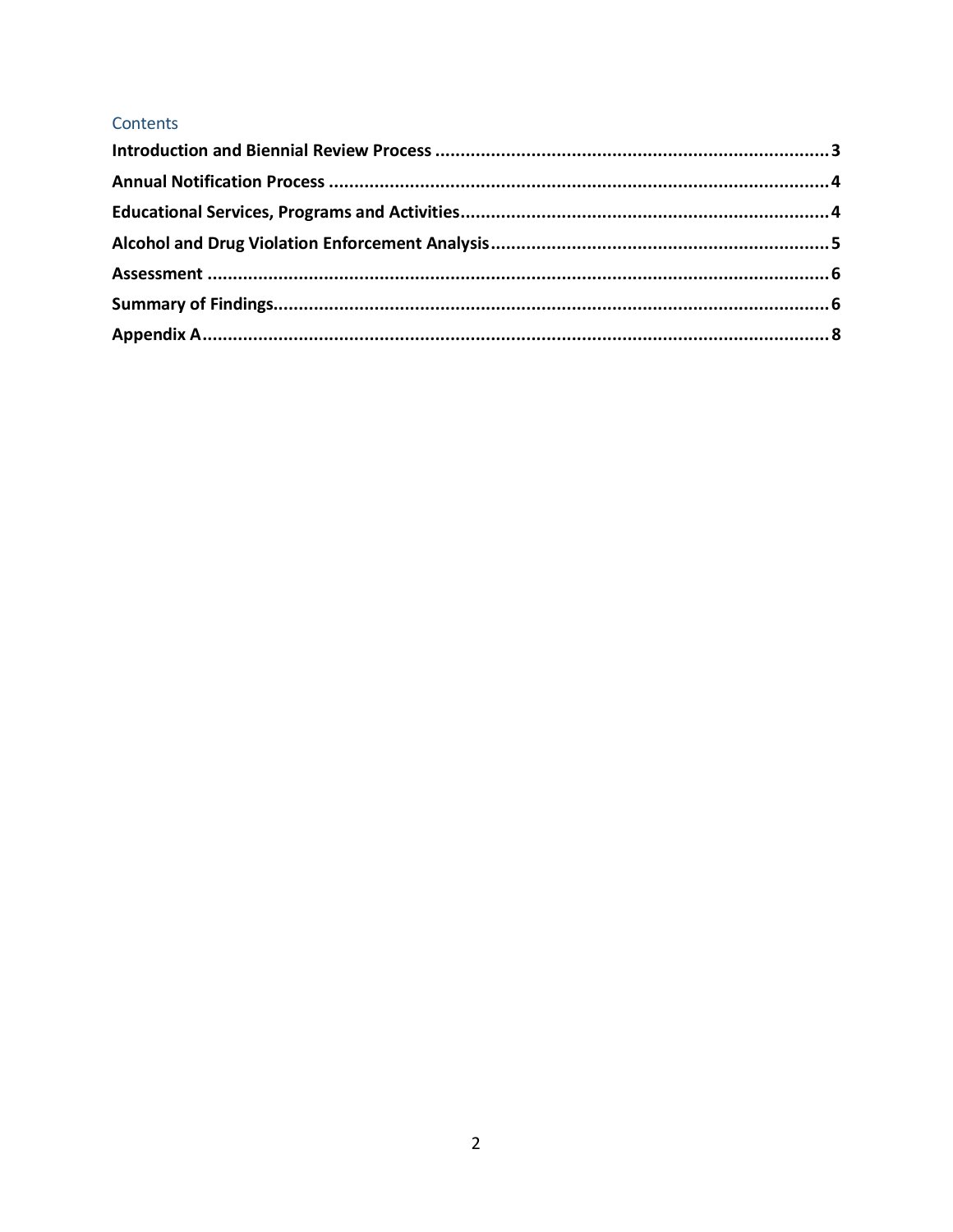#### **Introduction**

Three Rivers College is committed to supporting the safety and health of its students and employees in furtherance of its mission to provide accessible, high quality and affordable learning opportunities that transform lives and strengthen the communities we serve. As part of that commitment, the College has implemented system-wide alcohol and drug abuse prevention programming. This programming incorporates a series of strategies including policies/procedures, formal notifications, education, cross-college collaboration, interventions, enforcement, and services.

The College monitors the effectiveness of this programming. This report is the result of a biennial review of TRC's alcohol and drug prevention programming, in compliance with Federal Drug Free Schools and Campuses Regulations (34 C.F.R. Part 86).

#### **Biennial Review Process**

In support of the safety and health of its students and employees, and pursuant to its obligation to conduct a biennial review of its drug and alcohol abuse prevention programs, TRC has authorized an administrative review of those programs to be completed every two years. The purpose of this review is (1) to consider whether the College is meeting its obligations under the Federal Drug Free Schools and Campuses Regulations, (2) to summarize the related policies, procedures, and programs, and (3) to recommend any appropriate enhancements to those policies, procedures, and programs.

TRC has a committee to conduct the biennial review. The Dean of Student Services and the Director of Human Resources serve as co-chairs of the committee. Other members include:

- Director of Enrollment Services and Student Development
- Department Chair, Science, Math, Health and Physical Education, and Social Science
- Communications Specialist Content
- Director of Housing
- Assistant Director of Housing

The following materials, policies, and programs were examined as part of this biennial review:

• U.S. Department of Education, Complying with the Drug-Free Schools and

- Campuses Regulations, A Guide for University and College Administrators
- Campus Prevention Network, Complying with the Drug-Free Schools and
- Campuses Regulations, A Guide for University and College Administrators

• EDGAR Part 86 – Drug-Free Schools and Campuses

Regulations, [https://ifap.ed.gov/federal-student-aid-](https://ifap.ed.gov/federal-student-aid-handbook/06-25-2019-complete-2018-2019-federal-student-aid-handbook-active)

[handbook/06-25-2019-complete-2018-2019-federal-student-](https://ifap.ed.gov/federal-student-aid-handbook/06-25-2019-complete-2018-2019-federal-student-aid-handbook-active)

[aid-handbook-active](https://ifap.ed.gov/federal-student-aid-handbook/06-25-2019-complete-2018-2019-federal-student-aid-handbook-active)

- TRC's College Catalog <https://trcc.edu/academics/collegecatalog.php>
- TRC's Annual Security Reports <https://trcc.edu/forms/police/campusSecurityReport.pdf>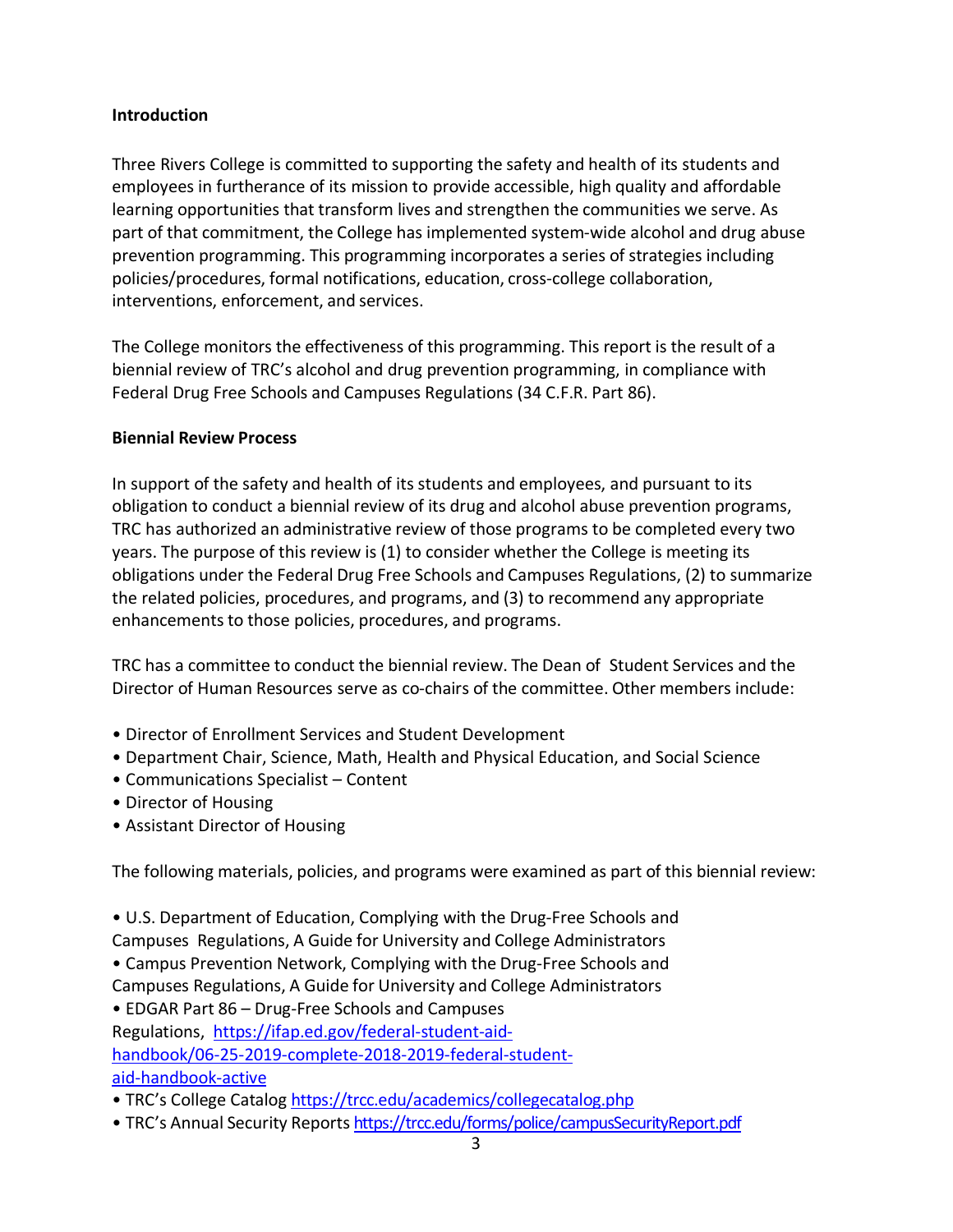• TRC's Alcohol/Drug Free Work/Learning Place Regulation

<https://trcc.edu/forms/policiesregs/GAR1206.pdf?v=112219>

- TRC's Consumer Information webpage <https://trcc.edu/consumerinformation/>
- TRC's Standards of Student Conduct Regulation

<https://trcc.edu/forms/policiesregs/SR2610.pdf?v=102219>

• TRC's Student Disciplinary Proceedings Regulation (outlines disciplinary procedures and possible sanctions for students found responsible for violating College policies) <https://trcc.edu/forms/policiesregs/SR2620.pdf>

• Summary of TRC's alcohol and other drug-free programming/events

## <span id="page-3-0"></span>**Annual Notification Process**

## *Students*

TRC has developed a notice that is sent to all enrolled students' official student email accounts. This notice covers the following:

A specific procedure was developed to ensure this notice is provided in writing to students at various times throughout the year. Each fall and spring semesters, all currently enrolled students are identified and sent a notice via their official student email account. The notices are:

- Public Disclosure Notification to All Students
- Alcohol and Drug Awareness Notification to All Students

# *Employees*

All College employees have access to the College's policies, procedures, and resources related to drug and alcohol use on the College website. Drug and alcohol abuse treatment information and related resources are also made available to full-time employees through the College's employee health insurance plan.

•New full-time employees will receive the DAAPP materials as part of the new employee orientation which they attend within the first six months of their hire date. •All College employees will receive the DAAPP notice bi-annually each fall and spring via their official employee email account.

# <span id="page-3-1"></span>**Educational Services, Programs, and Activities**

TRC strives to ensure that our students and employees have a worthwhile educational experience in a civil environment and is committed to providing ongoing educational support and resources on alcohol and drug abuse for our institutional community.

Through a variety of services and prevention activities, TRC's Student Services and Human Resources departments provide this ongoing support to students and employees in the area of drug and alcohol awareness and prevention. The following programs and services were available during the past two years(2018-2019).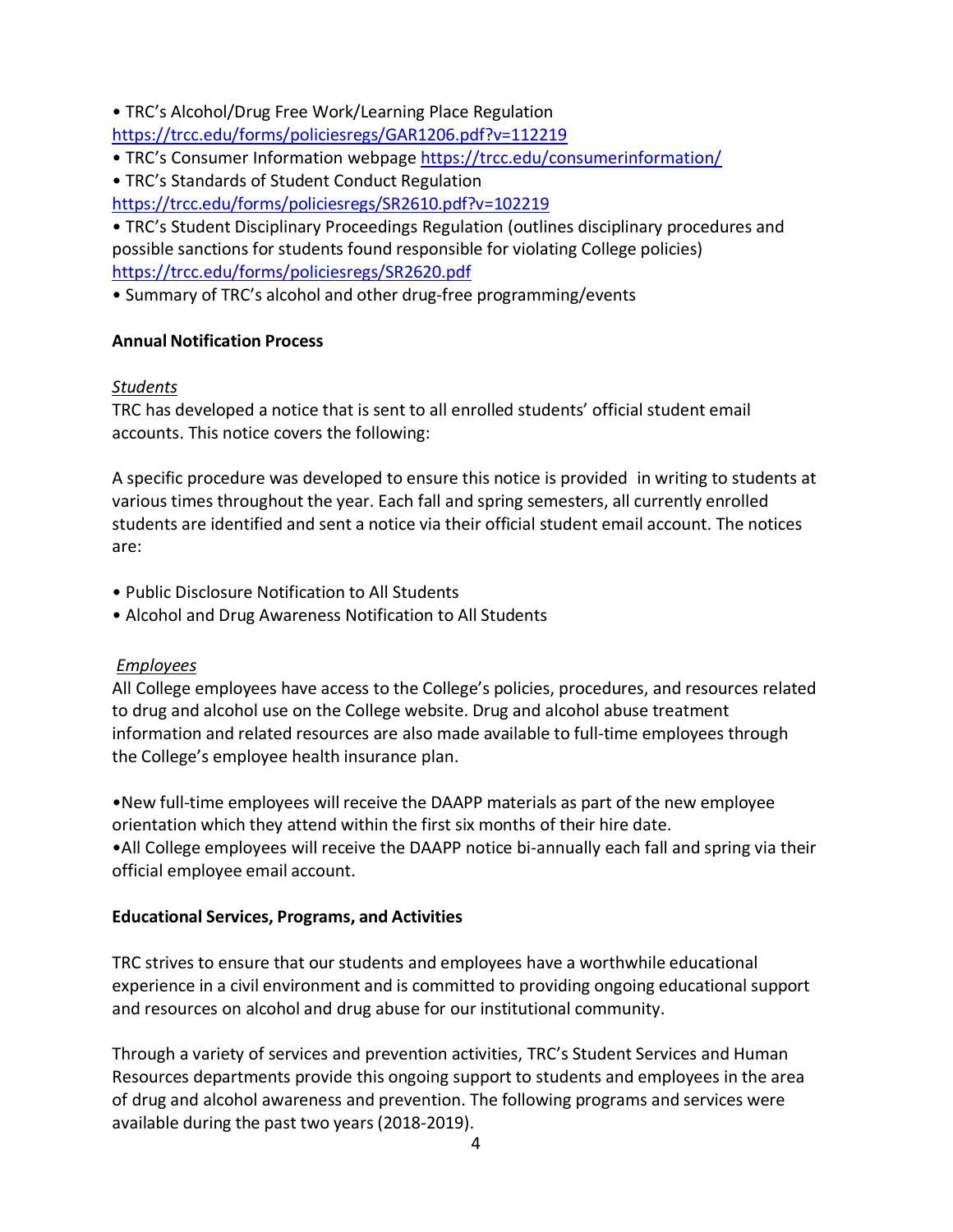- 1. Personal, mental health counseling services for currently enrolled students.
- 2. Community resources and referral services for students and employees.
- 3. Online resources for students and employees.
- 4. Orientation programs for new students and employees.
- 5. First semester college orientation course for new students.
- 6. Professional development/training sessions for employees.
- 7. Drug and alcohol prevention and awareness activities for students and employees.
- 8. SPEAK UP program and brochure highlight health risks, penalties, and resources available to students and employees. See Appendix A for Health risks and penalties.

#### **Alcohol and Drug Violations Enforcement Analysis**

The table below shows the number of alcohol and other drug arrests and referrals for disciplinary action for students and employees. This chart consolidates statistics from each location for the calendar years 2018-2019.

| <b>Arrests &amp;</b> | 2018 | 2019 | <b>Totals</b> |
|----------------------|------|------|---------------|
| <b>Referrals</b>     |      |      |               |
| Alcohol              |      |      |               |
| violations           |      |      |               |
| Drug violations      |      |      |               |

The Office of the Dean of Student Services isresponsible for enforcement of AOD policies for students. The Human Resources Office is responsible for employee conduct violations related to alcohol and drugs. The table below summarizes sanctions imposed for student and employee incidents involving alcohol and drugs that were reported to campus officials.

<span id="page-4-0"></span>

| <b>Sanctions Imposed</b> | 2018 | 2019 | Totals |
|--------------------------|------|------|--------|
| <b>Student sanctions</b> |      |      |        |
| Reprimand                |      |      |        |
| Probation                |      |      | 4      |
| Suspension               |      |      |        |
| <b>Employee actions</b>  |      |      |        |
| Resigned                 |      |      |        |
| Terminated               |      |      |        |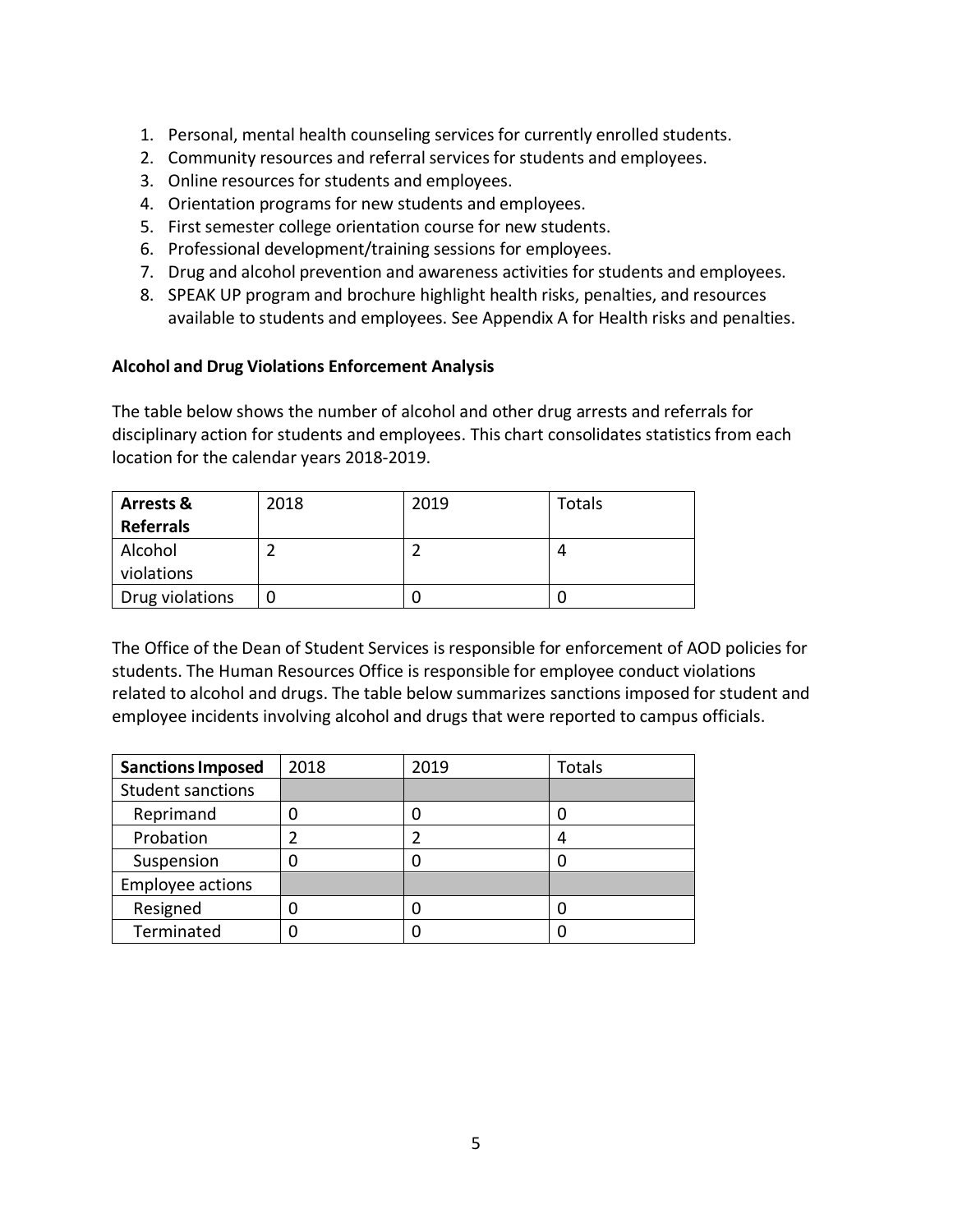#### **Assessment**

During 2018 and 2019, Three Rivers College enrolled students and employees had various opportunities to participate in Alcohol and Drug Prevention Program activities, trainings, and learning modules.

- 1. Awareness Month in September
	- a. Drinking and driving simulator—60 participants
- 2. Speak Up brochure available to all students and employees
	- a. Presentation of Speak Up brochure at all new Registration and Orientation for College Success--ROCS
		- i. 2018—945 students participated in ROCS session
		- ii. 2019—782 students participated in ROCS session
- 3. New Employee Orientation training provided and information provided to employees on flash drive given to employees which includes the Employee Handbook.
	- a. 35 participants
- 4. Adjunct Workshop Fall 2018—78 Participants and all received the Speak Up Brochure
- 5. Adjunct Workshop Fall 2019—69 Participants and all received the Speak Up brochure
- 6. New Student Orientation Class—2018 and 2019
	- a. 2018 893 students did assignment on Speak Up brochure with a 90% grade average
	- b. 2019 834 students did assignment on Speak Up brochure with a 90% grade average
- 7. Employee training utilizing Safe Colleges provided by liability insurance company, Missouri United School Insurance Council (MUSIC).
	- i. 2018 460 assigned; 98% completion rate for full-time employees and 51% completion rate for part-time employees
	- ii. 2019 454 assigned; 90% completion rate for full-time employees and 70% completion rate for part-time employees

#### <span id="page-5-0"></span>**Summary of Findings**

The Biennial Review Committee has considered the overall effectiveness of TRC's DAAPP. The Committee believes that, in light of the College's position as a local community college and its available resources, services, and personnel, overall, the College's drug and alcohol abuse prevention program is effective.

During the course of its review, the Committee identified the following strengths/positives with the College DAAPP during the two-year review period:

#### *Strengths*

- Employees are aware of Pave Suite Portal as an effective mechanism to report concerns and enlist support for students
- Counseling Services provide a wide variety of resources to help educate and support students about drug and alcohol abuse, health risks and resources.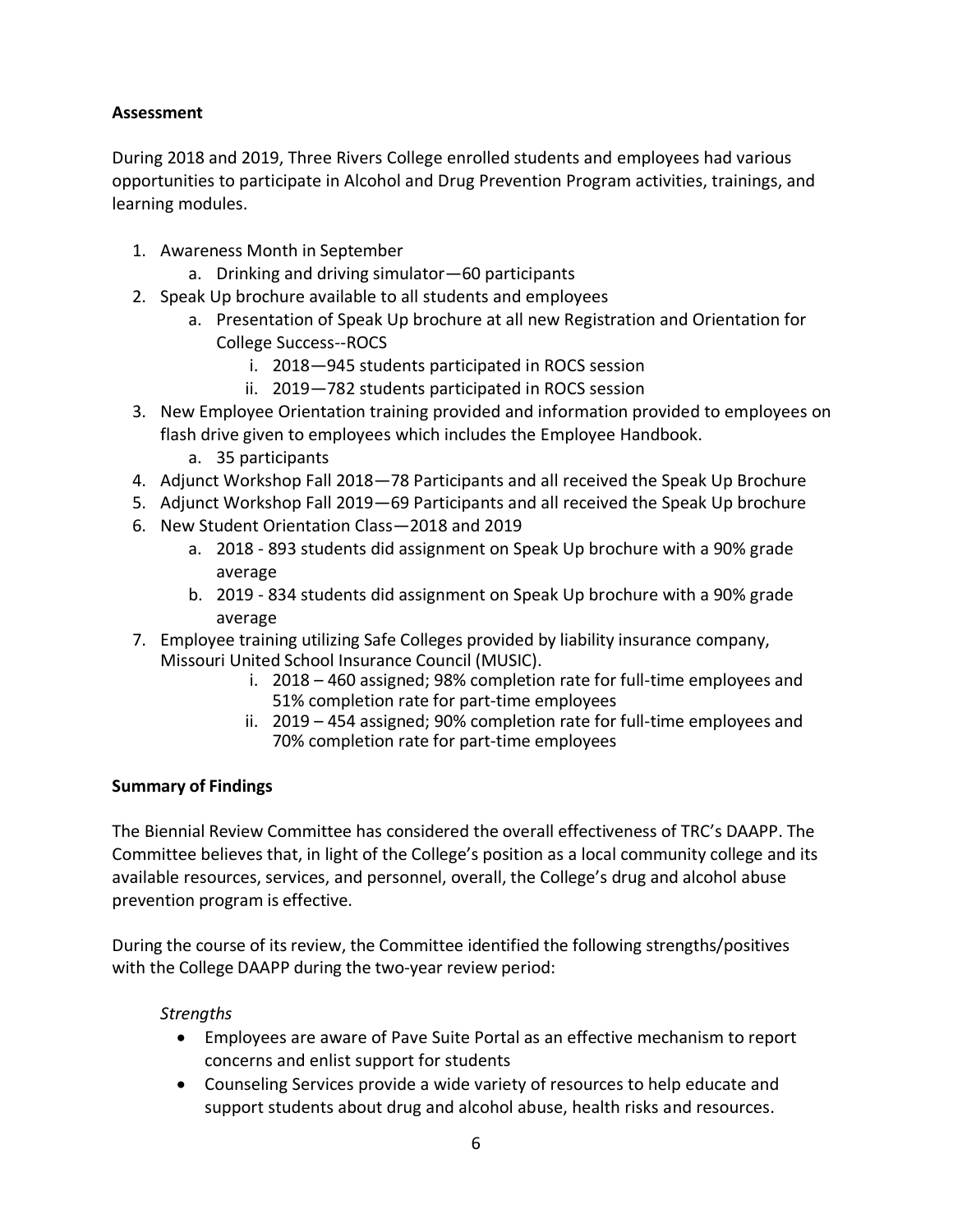#### *Recommended areas of Improvement*

- Formalize assessment of substance use awareness and prevention activities provided through Student Services and Human Resources.
- Awareness Drug and Alcohol Training through Constant Contact email.
- Development of Alcohol and Drug Awareness in Blackboard as a student learning module.
- Develop monthly awareness program activities and publications.
- Review drug and alcohol awareness online programs.
- Better utilize TRC's social media platforms (Facebook, Twitter) to inform College of health risks, drug and alcohol awareness events

As the College considers and implements these efforts, they will be evaluated and adjusted as needed to accomplish the overall goal of emphasizing the importance of drug and alcohol abuse prevention to the College community.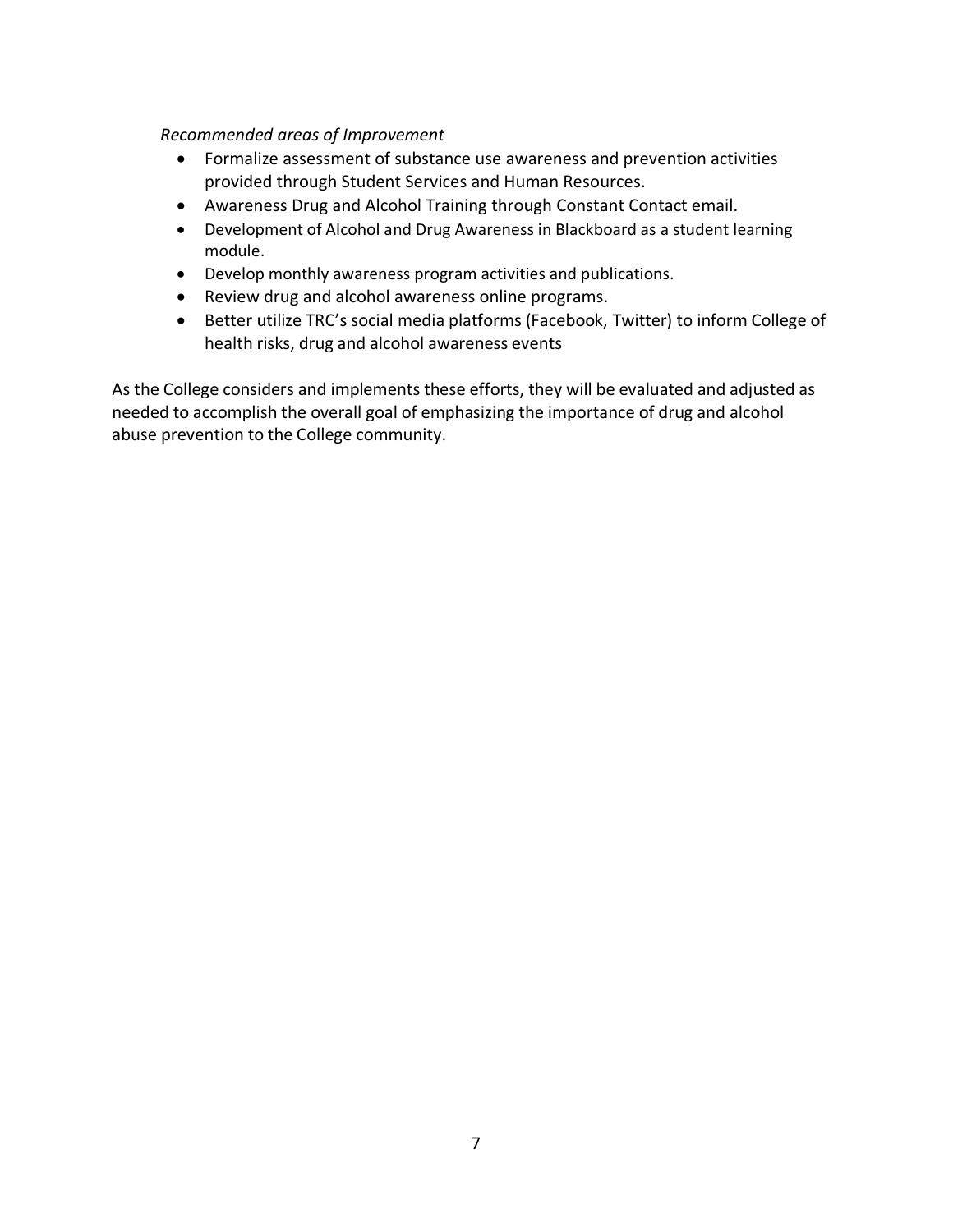## **Appendix A**

A Federal Trafficking Penalties table, obtained from the U.S. Drug Enforcement Administration [\(http://www.justice.gov/dea/druginfo/ftp3.shtml\)](http://www.justice.gov/dea/druginfo/ftp3.shtml), is provided below:

## **Federal Trafficking Penalties**

#### **Chart One**

| Federal Trafficking Penalties for Schedules I, II, III, IV, and V (except Marijuana) |                                                                  |                                                                                                      |                                                                                |                                                                                                                                             |
|--------------------------------------------------------------------------------------|------------------------------------------------------------------|------------------------------------------------------------------------------------------------------|--------------------------------------------------------------------------------|---------------------------------------------------------------------------------------------------------------------------------------------|
|                                                                                      | Schedule   Substance/Quantity                                    | Penalty                                                                                              | <b>Substance/Quantity</b>                                                      | Penalty                                                                                                                                     |
| $\mathsf{II}$                                                                        | Cocaine<br>500-4999 grams<br>mixture                             | First Offense: Not<br>less than 5 yrs. and<br>not more than 40                                       | Cocaine<br>5 kilograms or more<br>mixture                                      | First Offense: Not<br>less than 10 yrs.<br>and not more than                                                                                |
| $\mathbf{I}$                                                                         | <b>Cocaine Base</b><br>28-279 grams<br>mixture                   | yrs. If death or<br>serious bodily<br>injury, not less<br>than 20 yrs. or                            | <b>Cocaine Base</b><br>280 grams or more<br>mixture                            | life. If death or<br>serious bodily<br>injury, not less<br>than 20 yrs. or                                                                  |
| IV                                                                                   | Fentanyl<br>40-399 grams<br>mixture                              | more than life.<br>Fine of not more<br>than \$5 million if                                           | Fentanyl<br>400 grams or more<br>mixture                                       | more than life.<br>Fine of not more<br>than \$10 million if                                                                                 |
|                                                                                      | Fentanyl Analogue<br>10-99 grams mixture                         | an individual, \$25<br>million if not an<br>individual.                                              | <b>Fentanyl Analogue</b><br>100 grams or more<br>mixture                       | an individual, \$50<br>million if not an<br>individual.                                                                                     |
|                                                                                      | Heroin<br>100-999 grams<br>mixture                               | <b>Second Offense:</b><br>Not less than 10                                                           | Heroin<br>1 kilogram or more<br>mixture                                        | <b>Second Offense:</b><br>Not less than 20                                                                                                  |
|                                                                                      | <b>LSD</b><br>1-9 grams mixture                                  | yrs. and not more<br>than life. If death<br>or serious bodily<br>injury, life                        | <b>LSD</b><br>10 grams or more<br>mixture                                      | yrs, and not more<br>than life. If death<br>or serious bodily<br>injury, life                                                               |
| $\mathbf{  }$                                                                        | Methamphetamine<br>5-49 grams pure or<br>50-499 grams<br>mixture | imprisonment.<br>Fine of not more<br>than \$8 million if<br>an individual, \$50<br>million if not an | Methamphetamine<br>50 grams or more<br>pure<br>or 500 grams or<br>more mixture | imprisonment.<br>Fine of not more<br>than \$20 million if<br>an individual, \$75<br>million if not an                                       |
| $\mathbf{  }$                                                                        | <b>PCP</b><br>10-99 grams pure or<br>100-999 grams<br>mixture    | individual.                                                                                          | PCP<br>100 grams or more<br>pure<br>or 1 kilogram or<br>more mixture           | individual.<br>2 or More Prior<br><b>Offenses: Life</b><br>imprisonment.<br>Fine of not more<br>than \$20 million if<br>an individual, \$75 |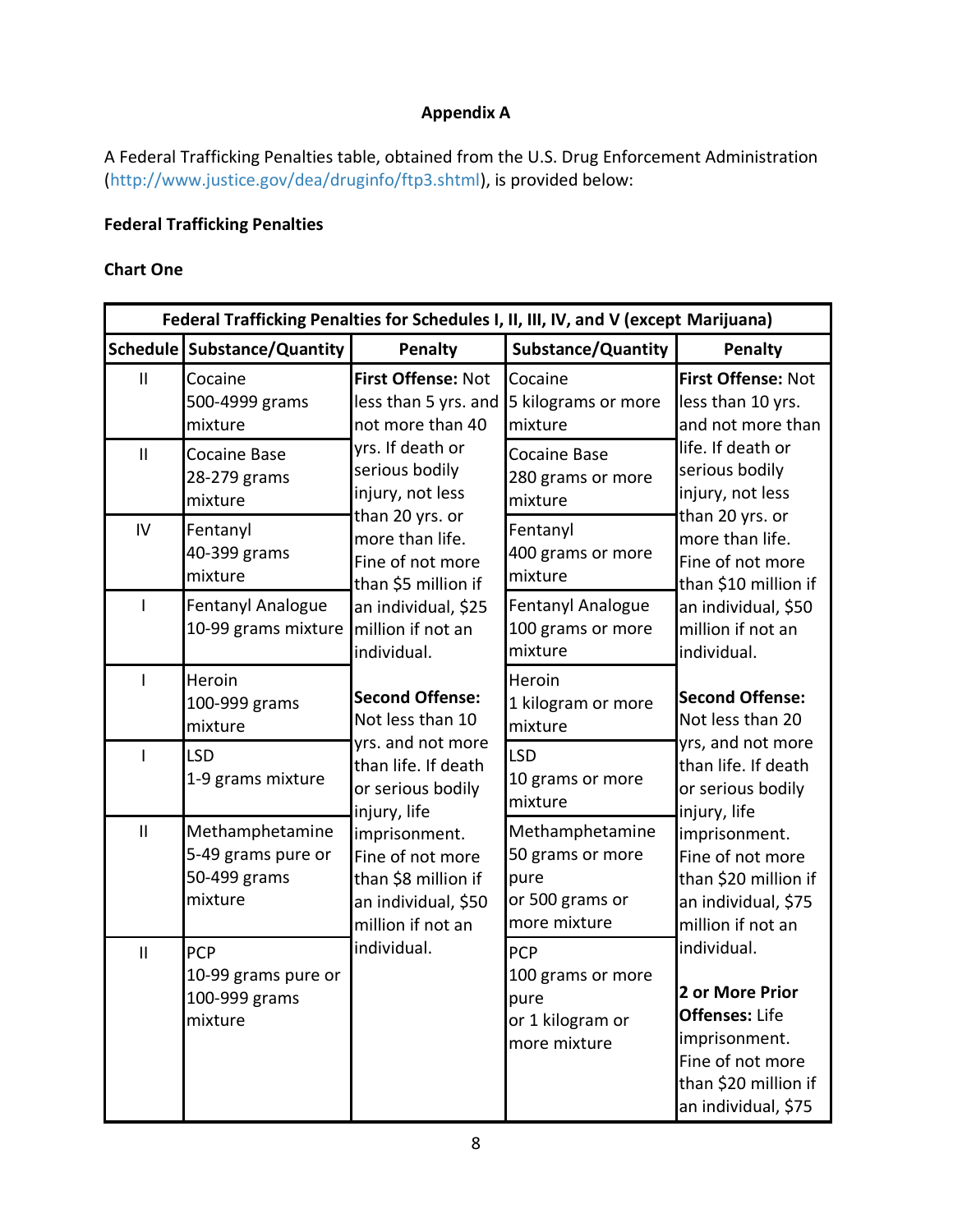|  |  | million if not an |
|--|--|-------------------|
|  |  | lindividual.      |

| <b>Substance/Quantity</b>                                          | Penalty                                                                                                                                                                                      |
|--------------------------------------------------------------------|----------------------------------------------------------------------------------------------------------------------------------------------------------------------------------------------|
| Any Amount Of<br>Other Schedule I & II<br>Substances               | First Offense: Not more than 20 yrs. If death or serious bodily injury, not<br>lless than 20 yrs. or more than Life. Fine \$1 million if an individual, \$5<br>million if not an individual. |
| Any Drug Product<br><b>Containing Gamma</b><br>Hydroxybutyric Acid | Second Offense: Not more than 30 yrs. If death or serious bodily injury,<br>life imprisonment. Fine \$2 million if an individual, \$10 million if not an                                     |
| Flunitrazepam<br>(Schedule IV)<br>1 Gram                           | individual.                                                                                                                                                                                  |
| Any Amount Of<br>Other Schedule III<br><b>Drugs</b>                | First Offense: Not more than 10 yrs. If death or serious bodily injury, not<br>more than 15 yrs. Fine not more than \$500,000 if an individual, \$2.5<br>million if not an individual.       |
|                                                                    | Second Offense: Not more than 20 yrs. If death or serious injury, not<br>more than 30 yrs. Fine not more than \$1 million if an individual, \$5<br>million if not an individual.             |
| Any Amount Of All<br>Other Schedule IV<br>Drugs (other than        | First Offense: Not more than 5 yrs. Fine not more than \$250,000 if an<br>individual, \$1 million if not an individual.                                                                      |
| one gram or more of<br>Flunitrazepam)                              | Second Offense: Not more than 10 yrs. Fine not more than \$500,000 if<br>an individual, \$2 million if other than an individual.                                                             |
| Any Amount Of All<br>Schedule V Drugs                              | First Offense: Not more than 1 yr. Fine not more than \$100,000 if an<br>individual, \$250,000 if not an individual.                                                                         |
|                                                                    | Second Offense: Not more than 4 yrs. Fine not more than \$200,000 if an<br>individual, \$500,000 if not an individual.                                                                       |

# **Chart Two**

| Federal Trafficking Penalties for Marijuana, Hashish and Hashish Oil, Schedule I Substances |                                                                                                                                                                                                                                                                                       |  |
|---------------------------------------------------------------------------------------------|---------------------------------------------------------------------------------------------------------------------------------------------------------------------------------------------------------------------------------------------------------------------------------------|--|
| Marijuana<br>1,000 kilograms or more marijuana<br>plants                                    | <b>First Offense:</b> Not less than 10 yrs. or more than life. If<br>death or serious bodily injury, not less than 20 yrs., or<br>mixture or 1,000 or more marijuana   more than life. Fine not more than \$10 million if an<br>individual, \$50 million if other than an individual. |  |
|                                                                                             | Second Offense: Not less than 20 yrs. or more than life. If                                                                                                                                                                                                                           |  |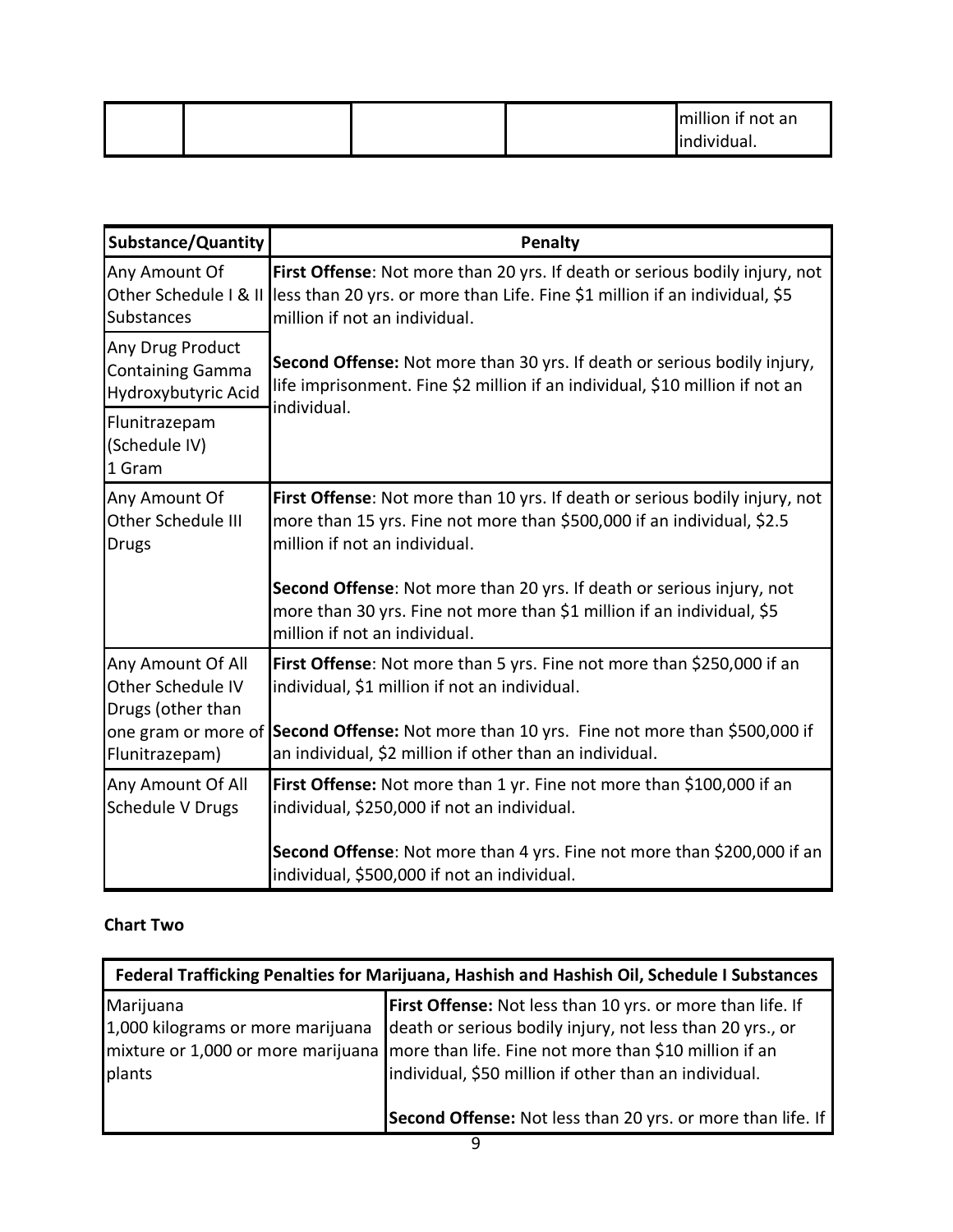|                                                                                          | death or serious bodily injury, life imprisonment. Fine not<br>more than \$20 million if an individual, \$75 million if other<br>than an individual.                                                                                     |
|------------------------------------------------------------------------------------------|------------------------------------------------------------------------------------------------------------------------------------------------------------------------------------------------------------------------------------------|
| Marijuana<br>100 to 999 kilograms marijuana<br>mixture or 100 to 999<br>marijuana plants | First Offense: Not less than 5 yrs. or more than 40 yrs. If<br>death or serious bodily injury, not less than 20 yrs. or<br>more than life. Fine not more than \$5 million if an<br>individual, \$25 million if other than an individual. |
|                                                                                          | Second Offense: Not less than 10 yrs. or more than life. If<br>death or serious bodily injury, life imprisonment. Fine not<br>more than \$8 million if an individual, \$50 million if other<br>than an individual.                       |
| Marijuana<br>50 to 99 kilograms marijuana<br>mixture,<br>50 to 99 marijuana plants       | First Offense: Not more than 20 yrs. If death or serious<br>bodily injury, not less than 20 yrs. or more than life. Fine<br>\$1 million if an individual, \$5 million if other than an<br>individual.                                    |
| Hashish<br>More than 10 kilograms                                                        | Second Offense: Not more than 30 yrs. If death or serious                                                                                                                                                                                |
| <b>Hashish Oil</b><br>More than 1 kilogram                                               | bodily injury, life imprisonment. Fine \$2 million if an<br>individual, \$10 million if other than an individual.                                                                                                                        |
| Marijuana<br>less than 50 kilograms marijuana<br>(but does not include 50 or more        | First Offense: Not more than 5 yrs. Fine not more than<br>\$250,000, \$1 million if other than an individual.                                                                                                                            |
| marijuana plants regardless<br>of weight)                                                | Second Offense: Not more than 10 yrs. Fine \$500,000 if<br>an individual, \$2 million if other than individual.                                                                                                                          |
| 1 to 49 marijuana plants                                                                 |                                                                                                                                                                                                                                          |
| <b>Hashish</b><br>10 kilograms or less                                                   |                                                                                                                                                                                                                                          |
| <b>Hashish Oil</b><br>1 kilogram or less                                                 |                                                                                                                                                                                                                                          |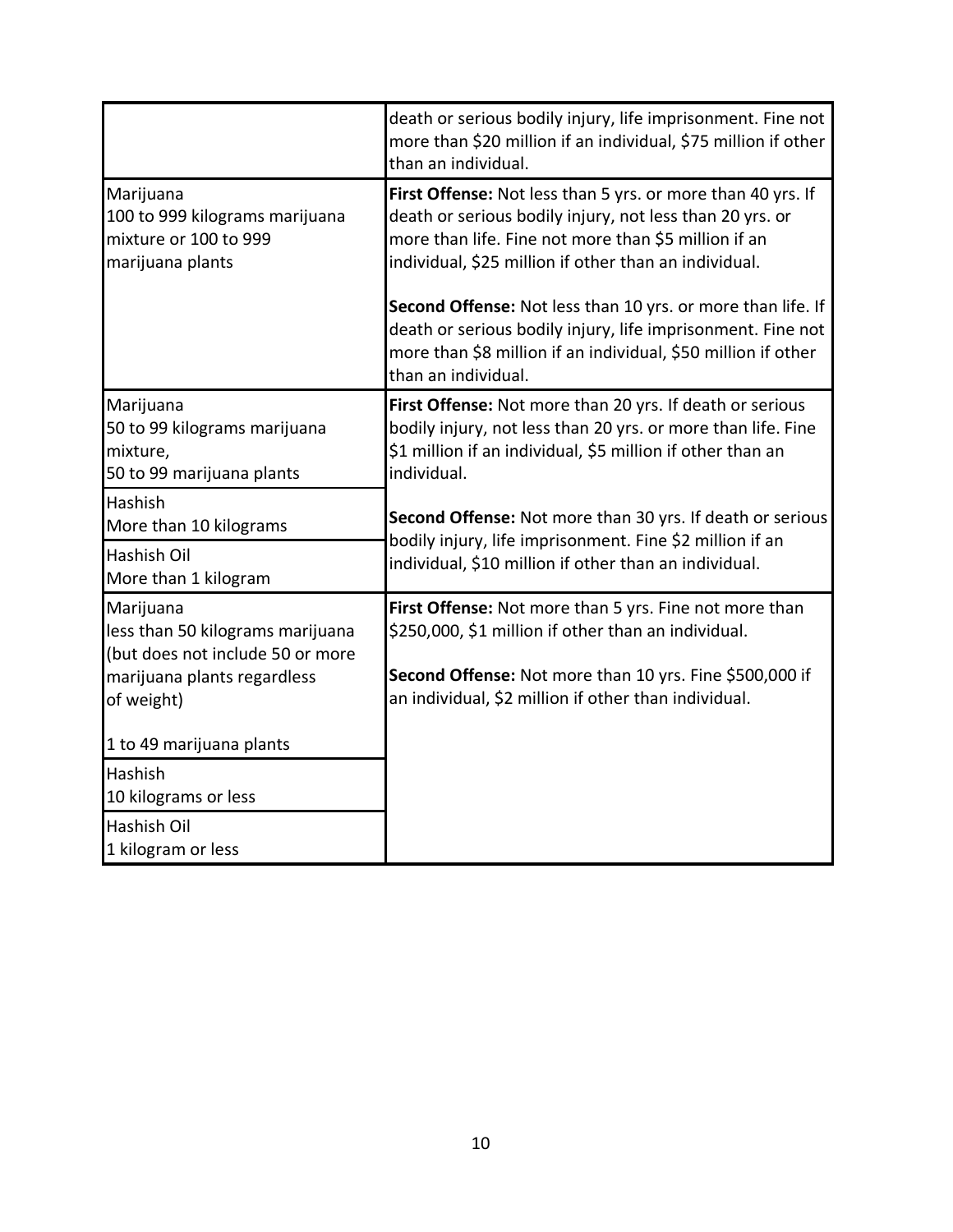#### **Missouri Penalties**

Missouri drug statutes can be found at: <https://revisor.mo.gov/main/OneChapter.aspx?chapter=579>

A complete listing of Missouri substances, how they are placed on the schedule and additional drug information, can be found at:

https://revisor.mo.gov/main/OneSection.aspx?section=195.017

#### **Health Risks Associated with Drug and Alcohol Use:**

Illicit drug use may result in:

- Physical or psychological dependency;
- A craving or inability to stop using drugs;
- Adverse effects on the body systems; injury due to motor vehicle crashes, assaults or other unintended acts;
- Disruption of personal relationships and work habits;
- Ineligibility for some types of employment

Health risks associated with Drug and Alcohol use facts you should know if you are considering the consumption of alcoholic beverages:

- Missouri's legal drinking age is 21.
- Missouri's legal blood alcohol limit is .08.

If you DO choose to drink:

- Misuse of alcohol or drugs inhibits your ability to act responsibly or react quickly. Below are a few safety tips you should keep in mind:
	- o Limit your alcohol intake.
	- o Avoid combining alcohol with prescription medicines and club drugs; the combination can be dangerous.
	- o Never leave your drink unattended or accept a pre-poured drink from a stranger.
	- o Buzzed or drunk driving is deadly and illegal; leave your vehicle parked and find other transportation. Your life and others' lives depend upon your decision.
	- o Don't hesitate to call Public Safety (573-840-9713) if you or your friends are in need of assistance and have been drinking. Our main concern is your safety!

Substance abuse may result in a wide array of serious health and behavioral problems. Substance abuse has both long and short-term effects on the body and the mind. Alcohol and drugs are toxic to the human body. In addition to the problem of toxicity, contaminant poisonings often occur with illegal drug use. HIV infection with intravenous drug use is a prevalent hazard.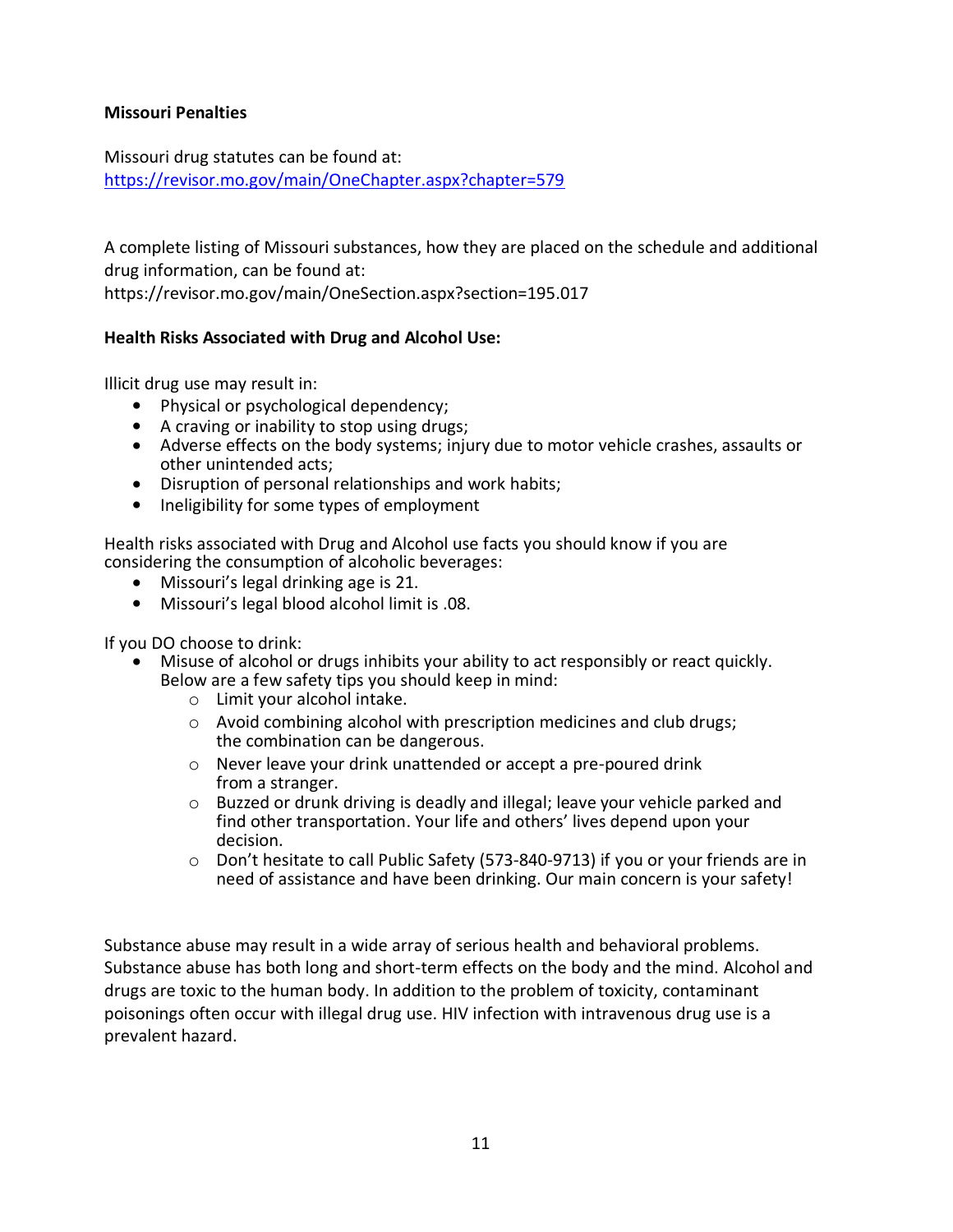Health risks can include:

| Substance                                                                                                               | Some Possible Long-Term Effects                                                                                                                                                                                                                                  |
|-------------------------------------------------------------------------------------------------------------------------|------------------------------------------------------------------------------------------------------------------------------------------------------------------------------------------------------------------------------------------------------------------|
| Alcohol                                                                                                                 | toxic psychosis, physical dependence, neurological and liver damage, fetal<br>alcohol syndrome, impaired judgment                                                                                                                                                |
| Amphetamines<br>uppers, speed, crank                                                                                    | loss of appetite, delusions, hallucinations, heart problems, hypertension,<br>irritability, insomnia, toxic psychosis, rebound depression                                                                                                                        |
| Benzodiazepines<br>Valium, Xanax,<br>Ativan, Dalmane,<br>Rohypnol)<br>benzos, downers,<br>sleepers, trangs,<br> roofies | impaired judgment, sedation, panic reaction, seizures, psychological<br>dependence, physical dependence                                                                                                                                                          |
| Cocaine & Cocaine<br>freebase<br>coke                                                                                   | loss of appetite, restlessness, anxiety, irritability, paranoia, panic attacks,<br>depression, weight loss, seizure, heart attack, stroke, hypertension,<br>psychosis, chronic cough, nasal passage injury, difficulty swallowing,<br>hallucinations             |
| Codeine                                                                                                                 | physical dependence, constipation, loss of appetite, lethargy, respiratory<br>depression                                                                                                                                                                         |
| Heroin<br>H, junk, smack                                                                                                | physical dependence, constipation, loss of appetite, lethargy, respiratory<br>depression, collapsed veins, abscesses, infection of heart lining and valves,<br>arthritis                                                                                         |
| <b>Inhalants</b><br>ames, gas, laughing<br>gas, poppers,<br>snappers                                                    | psychological dependence, psychotic reactions, confusion, frozen airway,<br>sudden death                                                                                                                                                                         |
| <b>LSD</b><br>acid                                                                                                      | may intensify existing psychosis, panic reactions, can interfere with<br>psychological adjustment and social functioning, insomnia, flashbacks                                                                                                                   |
| $ e$ cstasy, xtc                                                                                                        | MDA, MDMA, MOMA  same as LSD, sleeplessness, nausea, confusion, increased blood pressure,<br>sweating, paranoia, impulsiveness, irritability, sleep disturbance, anxiety                                                                                         |
| Marijuana (cannabis)<br>pot, grass, dope,<br>weed, joints                                                               | chronic cough, bronchitis, mood swings, paranoia, lethargy, impaired<br>concentration                                                                                                                                                                            |
| Methamphetamine<br>meth, chalk, crank,<br>crystal, glass, tweak,<br>lice, tina                                          | physical degeneration, dental issues, increased heart rate, disorganized<br>  lifestyle, lowered resistance to illness, liver damage, paranoia, insomnia,<br>anxiety, extreme aggression, delusions, convulsions, brain damage,<br>hallucinations, stroke, death |